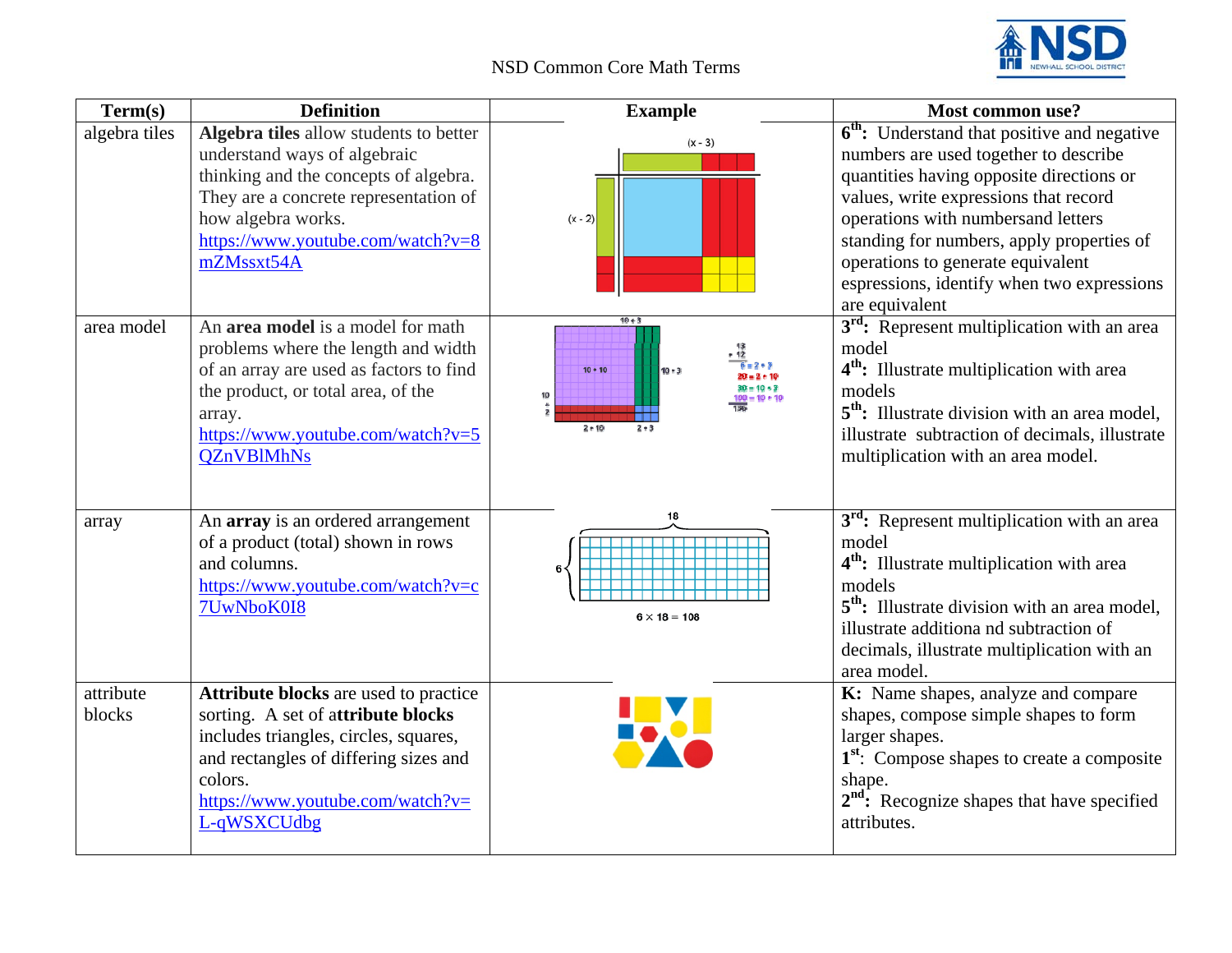| Term(s)        | <b>Definition</b>                          | <b>Example</b>                       | Most common use?                                          |
|----------------|--------------------------------------------|--------------------------------------|-----------------------------------------------------------|
| base ten       | Base ten blocks are used by students       |                                      | K: Make numbers from 11-19                                |
| materials:     | to learn patterning, addition,             |                                      | 1 <sup>st</sup> : Represent two-digit numbers as tens     |
| units, strips, | subtraction, number sense, place           |                                      | and ones, add within 100, subtract                        |
| mats,          | value, multiplication, area, and           |                                      | multiples of 10                                           |
| dimension      | division. Units are the square pieces      |                                      | $2nd$ : Add and subtract within 100,                      |
| pieces         | representing the ones place. Strips        |                                      | represent numbers as hundreds, tens, and                  |
|                | are ten units put together,                |                                      | ones. Add and subtract within 1000                        |
|                | representing the tens place. Mats are      |                                      | 3 <sup>rd</sup> : Represent multiplication with an area   |
|                | ten strips put together, representing      |                                      | model                                                     |
|                | the 100s place. Dimension pieces           |                                      | 4 <sup>th</sup> : Illustrate multiplication with area     |
|                | are little black segments used to          |                                      | models                                                    |
|                | define an array.                           |                                      | 5 <sup>th</sup> : Illustrate division with an area model, |
|                | https://www.youtube.com/watch?v=u          |                                      | illustrate additiona nd subtraction of                    |
|                | jEGPx_BINU                                 |                                      | decimals, illustrate multiplication with an               |
|                | $\frac{https://www.voutube.com/watch?v=}{$ |                                      | area model                                                |
|                | Y7qkyMyanjU                                |                                      |                                                           |
| bundle         | In our math system, units are              |                                      | K: Make numbers from 11-19                                |
| (group)        | <b>bundled</b> or grouped into tens,       |                                      | 1 <sup>st</sup> : Represent two-digit numbers as tens     |
|                | hundreds, thousands, etc.                  |                                      | and ones, add within 100, subtract                        |
|                | Mathematicians designed bundling           |                                      | multiples of 10                                           |
|                | units, tens, etc. as an efficient way of   |                                      | $2nd$ : Add and subtract within 100,                      |
|                | counting.                                  |                                      | represent numbers as hundreds, tens, and                  |
|                | https://www.youtube.com/watch?v=-          |                                      | ones. Add and subtract within 1000                        |
|                | <b>MU3idwwLBY</b>                          |                                      |                                                           |
|                |                                            |                                      |                                                           |
| compose        | To compose means to build, or put          | $12+12+12=36$                        | All grade levels                                          |
|                | together, to create a whole. Numbers       | 6 triangles can be grouped to form a |                                                           |
|                | and shapes are examples of math            | hexagon                              |                                                           |
|                | concepts that can be composed.             | 4 groups of $9 = 36$                 |                                                           |
|                | $\frac{https://www.voutube.com/watch?v=}{$ | 2 parallelograms can form a hexagon  |                                                           |
|                | DFBM8NKuftU                                |                                      |                                                           |
|                | https://www.youtube.com/watch?v=           |                                      |                                                           |
|                | <b>QqTqlMsYeI</b>                          |                                      |                                                           |
|                |                                            |                                      |                                                           |
|                |                                            |                                      |                                                           |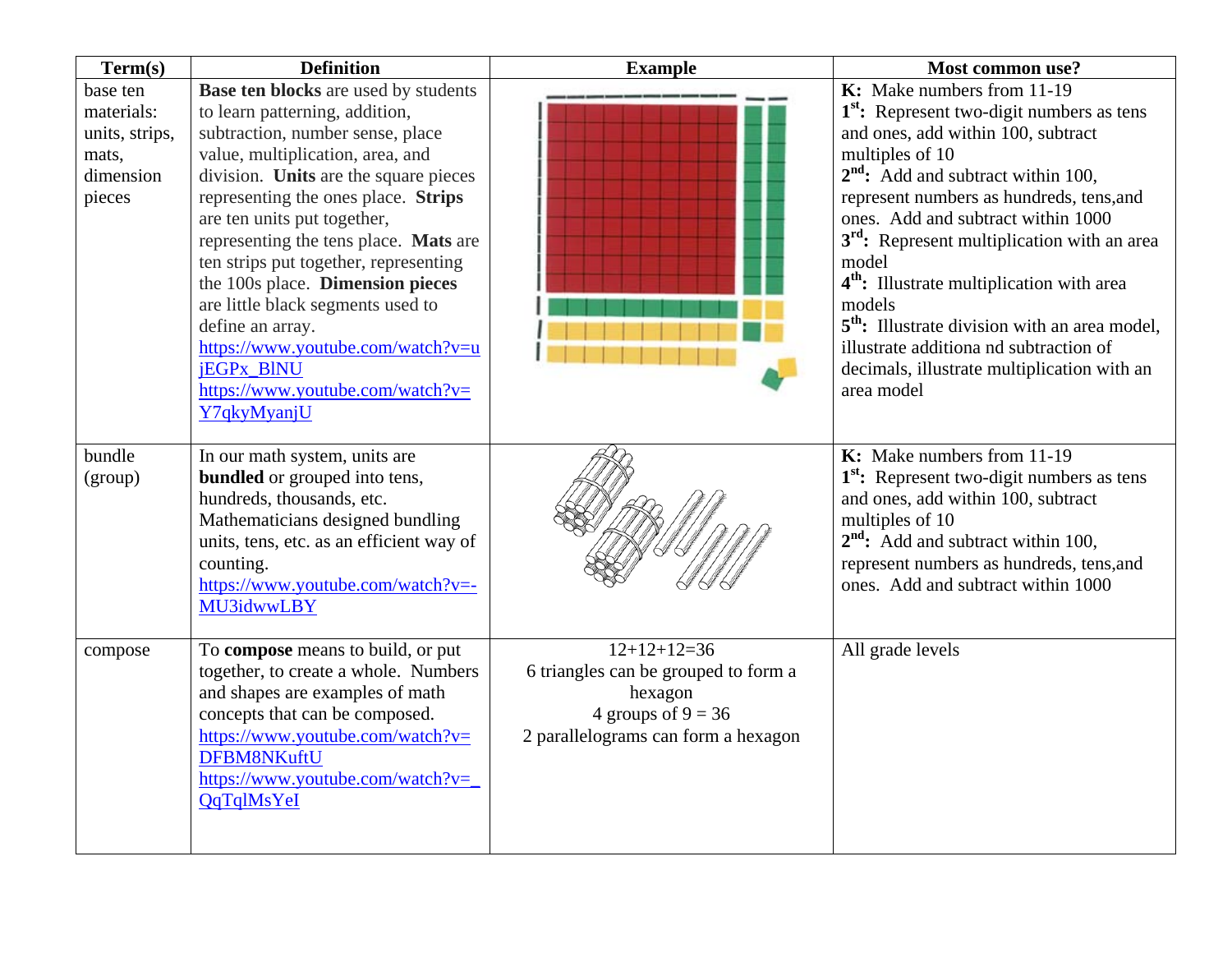| Term(s)    | <b>Definition</b>                                                                                                                                                                                                                                                                                                                                                                                                    | <b>Example</b>                                                                                                                                                                                                           | <b>Most common use?</b>                                                                                                                                                                                                                                                                                                                                                                     |
|------------|----------------------------------------------------------------------------------------------------------------------------------------------------------------------------------------------------------------------------------------------------------------------------------------------------------------------------------------------------------------------------------------------------------------------|--------------------------------------------------------------------------------------------------------------------------------------------------------------------------------------------------------------------------|---------------------------------------------------------------------------------------------------------------------------------------------------------------------------------------------------------------------------------------------------------------------------------------------------------------------------------------------------------------------------------------------|
| cubes      | One-inch and one-centimeter cubes<br>are commonly used to teach volume<br>of prisms (three-dimensional shapes<br>made from shapes such as triangles,<br>squares, etc). Students are able to<br>create a prism shape and then use the<br>cubes to fill the shape. By counting<br>the number of cubes used, students<br>can determine the volume of the<br>shape.<br>https://www.youtube.com/watch?v=u<br>$bucii-7yg8$ |                                                                                                                                                                                                                          | $\overline{5}^{th}$ : Measure volume by counting unit<br>cubes (cubic cm and cubic inches)<br>$6th$ : Find the volume of right rectangular<br>prisms                                                                                                                                                                                                                                        |
| decimal    | A decimal is an equal part of a whole<br>number based on denominators that<br>are limited to powers of 10.<br>Decimals are written as numbers<br>after a decimal point.<br>https://www.youtube.com/watch?v=J<br>4w2spaCky4                                                                                                                                                                                           | 0.5<br>0.72<br>0.638<br>5<br>72<br>638<br>10<br>1000<br>100                                                                                                                                                              | 4 <sup>th</sup> : Use decimal notation for fractions<br>with denominators 10 or 100, compare two<br>decimals to hundredths by reasoning about<br>their size<br>5 <sup>th</sup> : Read, write, and compare decimals to<br>the thousandths; add, subtract, and divide<br>decimals to the hundredths<br>6 <sup>th</sup> : Fluently add, subtract, multiply, and<br>divide multi-digit decimals |
| decompose  | To decompose a number means to<br>break it down into component parts.<br>There are multiple ways to<br>decompose numbers. Shapes can<br>also be decomposed.<br>https://www.youtube.com/watch?v=k<br>Rt0zjTut-Q<br>$\frac{https://www.voutube.com/watch?v=}{$<br>VQqL01GBSxE                                                                                                                                          | Decompose 36<br>$12+12+12$<br>$20+16$<br>$10+10+10+6$<br>12x3<br>9x4<br>6x6<br>Decompose a hexagon<br>6 triangles<br>2 parallelograms                                                                                    | All grade levels                                                                                                                                                                                                                                                                                                                                                                            |
| efficiency | <b>Efficiency</b> in math means selecting<br>tools and procedures in order to<br>perform mathematics in the best<br>possible manner with the least<br>amount of time or effort.<br>https://www.youtube.com/watch?v=2<br>ZKiJXvAuI8                                                                                                                                                                                   | Students who are efficient in using<br>arithmetic strategies will not count on their<br>fingers to find the answer to $8+9$ . They<br>will use an addition strategy such as make<br>a ten $(9+1+10)$ , then add 7 more). | All grade levels                                                                                                                                                                                                                                                                                                                                                                            |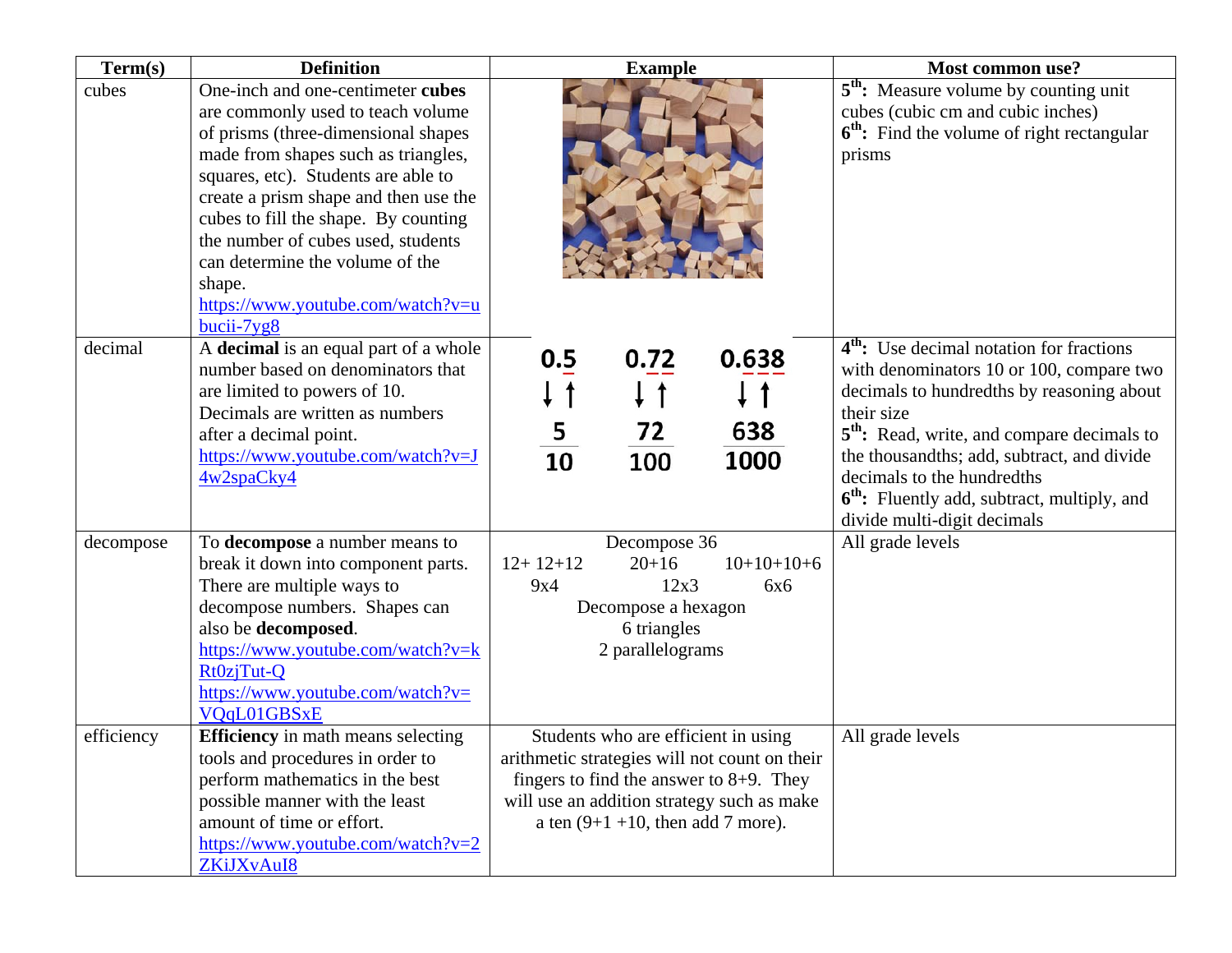| Term(s)                           | <b>Definition</b>                                                                                                                                                                                                                                                                                                                                                                                                               | <b>Example</b>                                  | Most common use?                                                                                                                                                                                                                                                                                                                                                                                                                                                                                                                                                                                                                                                                                                                                                                                        |
|-----------------------------------|---------------------------------------------------------------------------------------------------------------------------------------------------------------------------------------------------------------------------------------------------------------------------------------------------------------------------------------------------------------------------------------------------------------------------------|-------------------------------------------------|---------------------------------------------------------------------------------------------------------------------------------------------------------------------------------------------------------------------------------------------------------------------------------------------------------------------------------------------------------------------------------------------------------------------------------------------------------------------------------------------------------------------------------------------------------------------------------------------------------------------------------------------------------------------------------------------------------------------------------------------------------------------------------------------------------|
| equivalent<br>fractions<br>factor | <b>Equivalent fractions</b> name the same<br>value, even though they have<br>different numerators and<br>denominators.<br>https://www.youtube.com/watch?v=g<br>EzbI82B9QI<br>A factor is a number that is                                                                                                                                                                                                                       | $\frac{2}{3}$<br>÷<br>$5 x 4 = 20$              | $3rd$ : Explain equivalence of fractions<br>4 <sup>th</sup> : Explain why fractions are equivalent<br>5 <sup>th</sup> : Use equivalent fractions as a strategy<br>to add and subtract fractions<br>6 <sup>th</sup> : Apply and extend previous<br>understandings of equivalent fractions<br>3 <sup>rd</sup> : Fluently multiply and divide within                                                                                                                                                                                                                                                                                                                                                                                                                                                       |
|                                   | multiplied by another number to<br>make a product.<br>https://www.youtube.com/watch?v=9<br>zENZShozik                                                                                                                                                                                                                                                                                                                           | 5 and 4 are both factors of 20                  | 100<br>4 <sup>th</sup> : Find all factor pairs for a whole<br>number in the range 1-100<br>6 <sup>th</sup> : Find the greatest common factor of<br>two whole numbers less than or equal to<br>100                                                                                                                                                                                                                                                                                                                                                                                                                                                                                                                                                                                                       |
| five frame                        | A five frame is a table consisting of<br>5 cells. Young children learn basic<br>addition and subtraction using the 5<br>frame as a concrete tool and<br>reference.<br>https://www.youtube.com/watch?v=J<br>w8hgAPrACM                                                                                                                                                                                                           |                                                 | K: Fluently add and subtract within 5                                                                                                                                                                                                                                                                                                                                                                                                                                                                                                                                                                                                                                                                                                                                                                   |
| fraction                          | A fraction is a numerical quantity<br>that is less than one whole. The<br>denominator defines how many equal<br>pieces make a whole. The numerator<br>explains how many equal pieces of<br>the whole are being used, named, or<br>defined by the fraction in question.<br>https://www.youtube.com/watch?v=4<br>67_s6nDBfA<br>https://www.youtube.com/watch?v=I<br>x72WMHYWas<br>https://www.youtube.com/watch?v=S<br>xmkVsJxnMk | $\frac{3}{4}$<br>$\frac{1}{2}$<br>$\frac{1}{4}$ | 1 <sup>st</sup> : Partition circles and rectangles into<br>two and four equal shares<br>$2nd$ : Partition circles and rectangles into<br>two, three, or four equal shares<br>3 <sup>rd</sup> : Understand fractions and unit<br>fractions, understand equivalent fractions,<br>compare fractions with same numerators or<br>denominators<br>4 <sup>th</sup> : Explain fraction equivalencies,<br>compare fractions with different<br>numerators and denominators decompose<br>fractions into unit fractions<br>5 <sup>th</sup> : Add and subtract fractions with unlike<br>denominators, solve word problems<br>involving addition, subtraction of fractions<br>$6th$ : Interpret and compute quotients of<br>fractions, and solve word problems<br>involving the division of fractions by<br>fractions |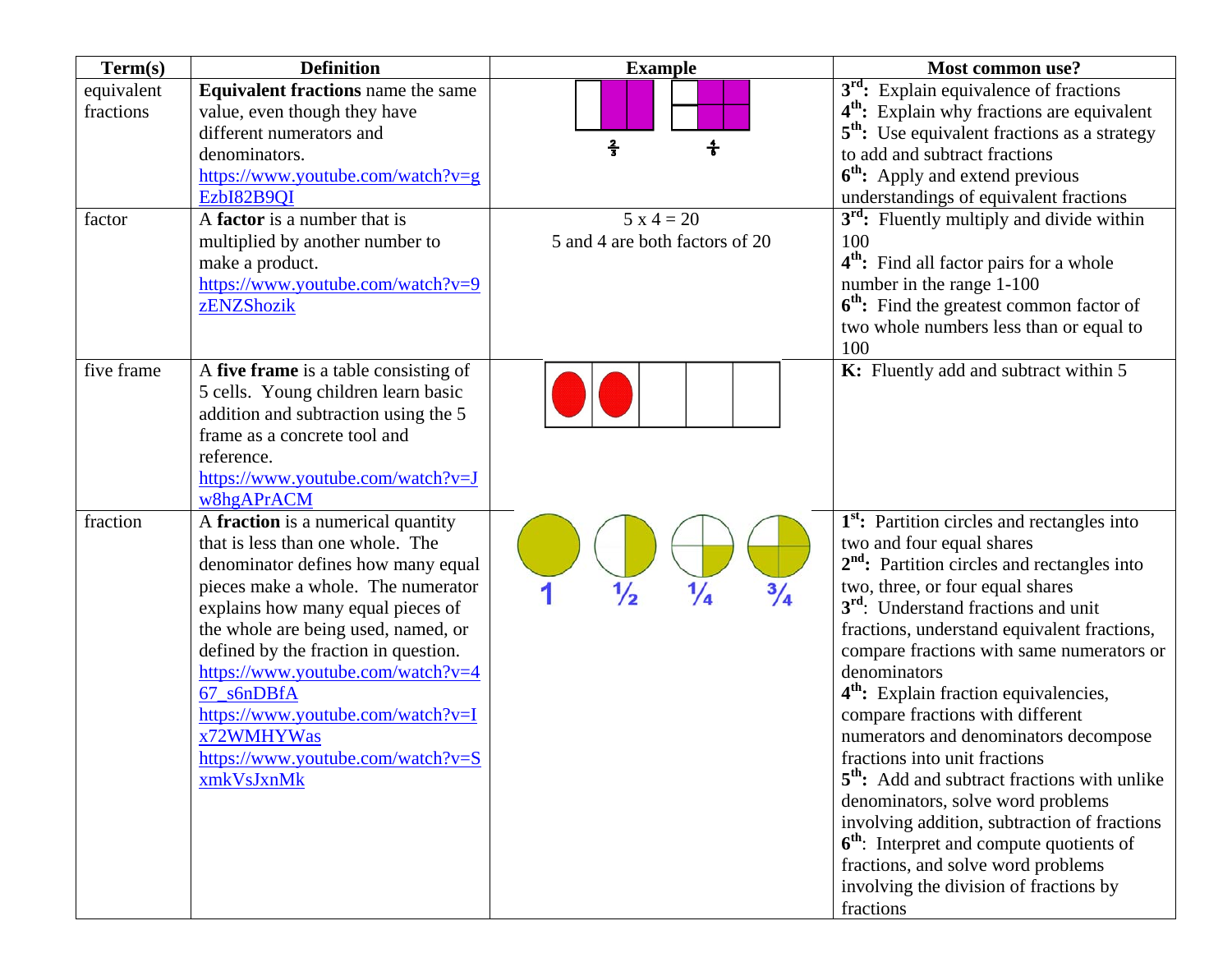| Term(s)                                  | <b>Definition</b>                                                                                                                                                                                                                                                                                        | <b>Example</b>                                                                                                         | Most common use?                                                                                                                                                                                                                                                                                                                                                                                                                                                                                                                                                                                                                           |
|------------------------------------------|----------------------------------------------------------------------------------------------------------------------------------------------------------------------------------------------------------------------------------------------------------------------------------------------------------|------------------------------------------------------------------------------------------------------------------------|--------------------------------------------------------------------------------------------------------------------------------------------------------------------------------------------------------------------------------------------------------------------------------------------------------------------------------------------------------------------------------------------------------------------------------------------------------------------------------------------------------------------------------------------------------------------------------------------------------------------------------------------|
| fraction bars<br>and fraction<br>circles | Sets of fraction bars or fraction<br>circles provide visual illustration of<br>math operations using fractions of<br>whole numbers. They are also useful<br>in understanding equivalent fractions.<br>https://www.youtube.com/watch?v=-<br>ve CN5I1UM<br>https://www.youtube.com/watch?v=y<br>SG0JSR06fc | 112<br>1/2<br>$113$<br>1/3<br>1/3<br>114<br>1/4<br>114<br>114<br>$1/5$ 1/5<br>1/5<br>1/8   1/8   1/8   1/8   1/8   1/8 | 3 <sup>rd</sup> : Understand fractions and unit<br>fractions, understand equivalent fractions,<br>compare fractions with same numerators or<br>denominators<br>4 <sup>th</sup> : Explain fraction equivalencies,<br>compare fractions with different<br>numerators and denominators decompose<br>fractions into unit fractions<br>5 <sup>th</sup> : Add and subtract fractions with unlike<br>denominators, solve word problems<br>involving addition and subtraction of<br>fractions<br>6 <sup>th</sup> : Interpret and compute quotients of<br>fractions, and solve word problems<br>involving the division of fractions by<br>fractions |
| geoblocks                                | <b>Geoblocks</b> are three-dimensional<br>shapes used to teach students about<br>geometrical features such as corners,<br>edges, faces, symmetry, area,<br>congruence, etc.<br>https://www.youtube.com/watch?v=i<br>8zqc-hKMM                                                                            |                                                                                                                        | K: Name shapes, analyze and compare<br>shapes<br>1 <sup>st</sup> : compose shapes to create a composite<br>shape<br>2 <sup>nd</sup> : Recognize shapes that have specified<br>attributes                                                                                                                                                                                                                                                                                                                                                                                                                                                   |
| graduated<br>cylinders,<br>beakers       | <b>Graduated cylinders or beakers are</b><br>standard measuring tools used to<br>develop understanding of liquid<br>volume.<br>https://www.youtube.com/watch?v=f<br><b>WWLOzrjjJw</b>                                                                                                                    |                                                                                                                        | 3 <sup>rd</sup> : Measure liquid volumes using<br>standard units of liters, solve one-stepword<br>problems involving volumes given the<br>same units<br>4 <sup>th</sup> : know relative sizes of units (liter and<br>milliliter), solve word problems involving<br>masses<br>5 <sup>th</sup> : convert among different-sized<br>standard measurement units: mL to liters,<br>liters to mL                                                                                                                                                                                                                                                  |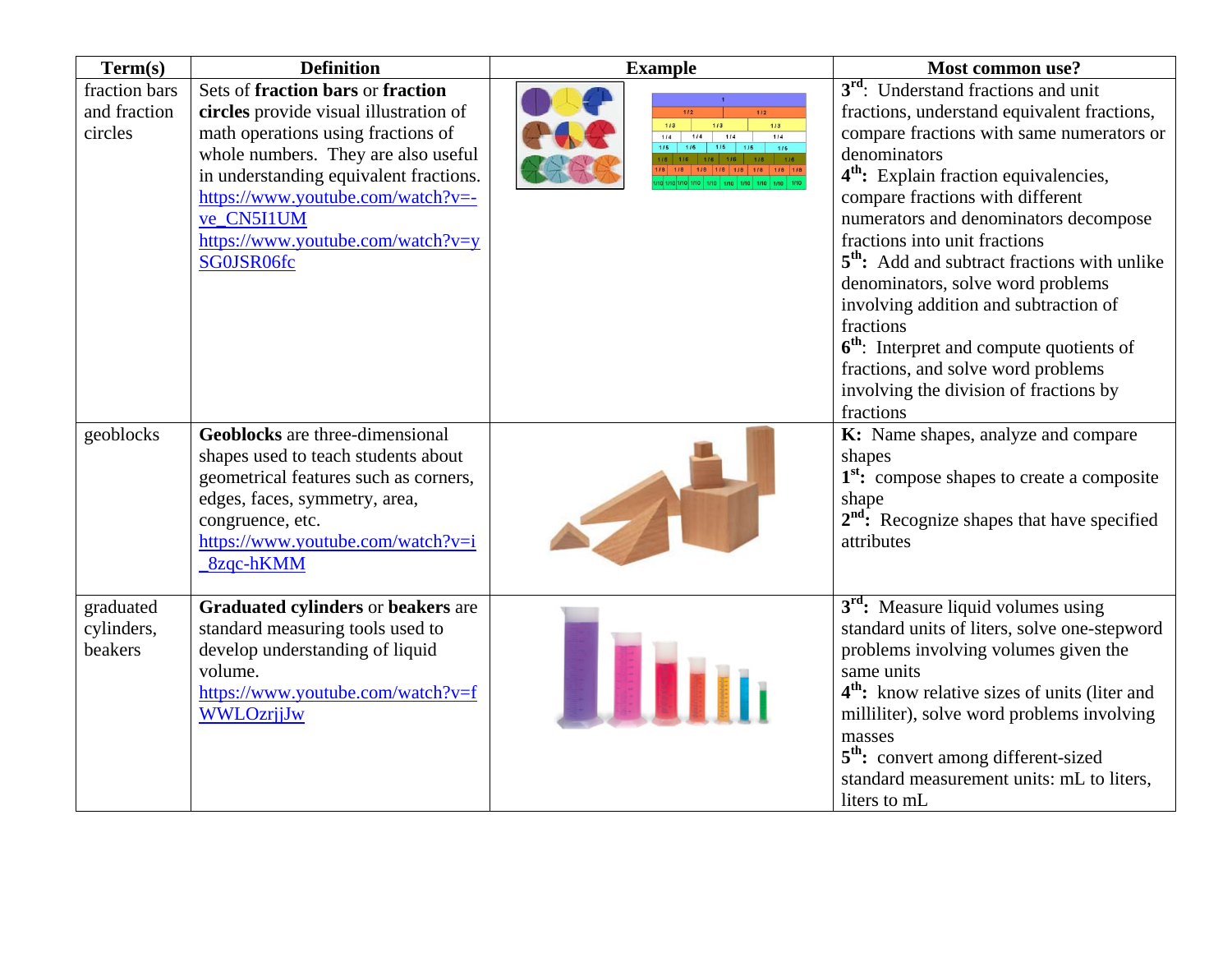| Term(s)            | <b>Definition</b>                                                                                                                                                                                                                                                                                                                   | <b>Example</b>                              | Most common use?                                                                                                                                                                                                                                                                                                                                            |
|--------------------|-------------------------------------------------------------------------------------------------------------------------------------------------------------------------------------------------------------------------------------------------------------------------------------------------------------------------------------|---------------------------------------------|-------------------------------------------------------------------------------------------------------------------------------------------------------------------------------------------------------------------------------------------------------------------------------------------------------------------------------------------------------------|
| <b>Judy Clocks</b> | A specific brand of clock, the <b>Judy</b><br><b>Clock</b> has an hour hand that moves<br>according to the minute hand. This<br>mimics the movement of traditional<br>classroom clocks and is used to help<br>students understand the functions of<br>the hour and minute hands.<br>https://www.youtube.com/watch?v=<br>Oa3vybzZa6s |                                             | 1 <sup>st</sup> : Tell time to the hour and half-hour<br>$2nd$ : Tell time to the nearest five minutes<br>3 <sup>rd</sup> : Tell time to the nearest minute                                                                                                                                                                                                 |
| linking<br>cubes   | Linking cubes are multicolored,<br>two-centimeter cubes that can be<br>attached together to make towers.<br>https://www.youtube.com/watch?v=a<br>T_3ew-4Yfc                                                                                                                                                                         |                                             | K: Count and compare the number of<br>objects, represent addition and subtraction<br>with objects, use objects to show<br>decmposition of numbers, find numbers<br>that will make ten<br>1 <sup>st</sup> : Represent addition and subtraction,<br>connect to find the length of an object<br>$2nd$ : Determine whether a group of objects<br>is odd or even |
| math journal       | A math journal is a place for<br>students to write down their<br>mathematical reasoning. Math<br>journals can be notebooks, binders,<br>folders, etc.<br>https://www.youtube.com/watch?v=z<br>zEiwsO7rtw                                                                                                                            |                                             | All grade levels                                                                                                                                                                                                                                                                                                                                            |
| multiple           | A multiple is a number that can be<br>divided by another number without<br>any remainder.<br>https://www.youtube.com/watch?v=<br>ZO9PnNyAfcY                                                                                                                                                                                        | $5 x 4 = 20$<br>20 is a multiple of 5 and 4 | 4 <sup>th</sup> : Determine whether a given whole<br>number in the range 1-100 is a multiple of<br>a given one-digit number<br>6 <sup>th</sup> : Find the least common multiple of<br>two whole numbers less than or equal to 12                                                                                                                            |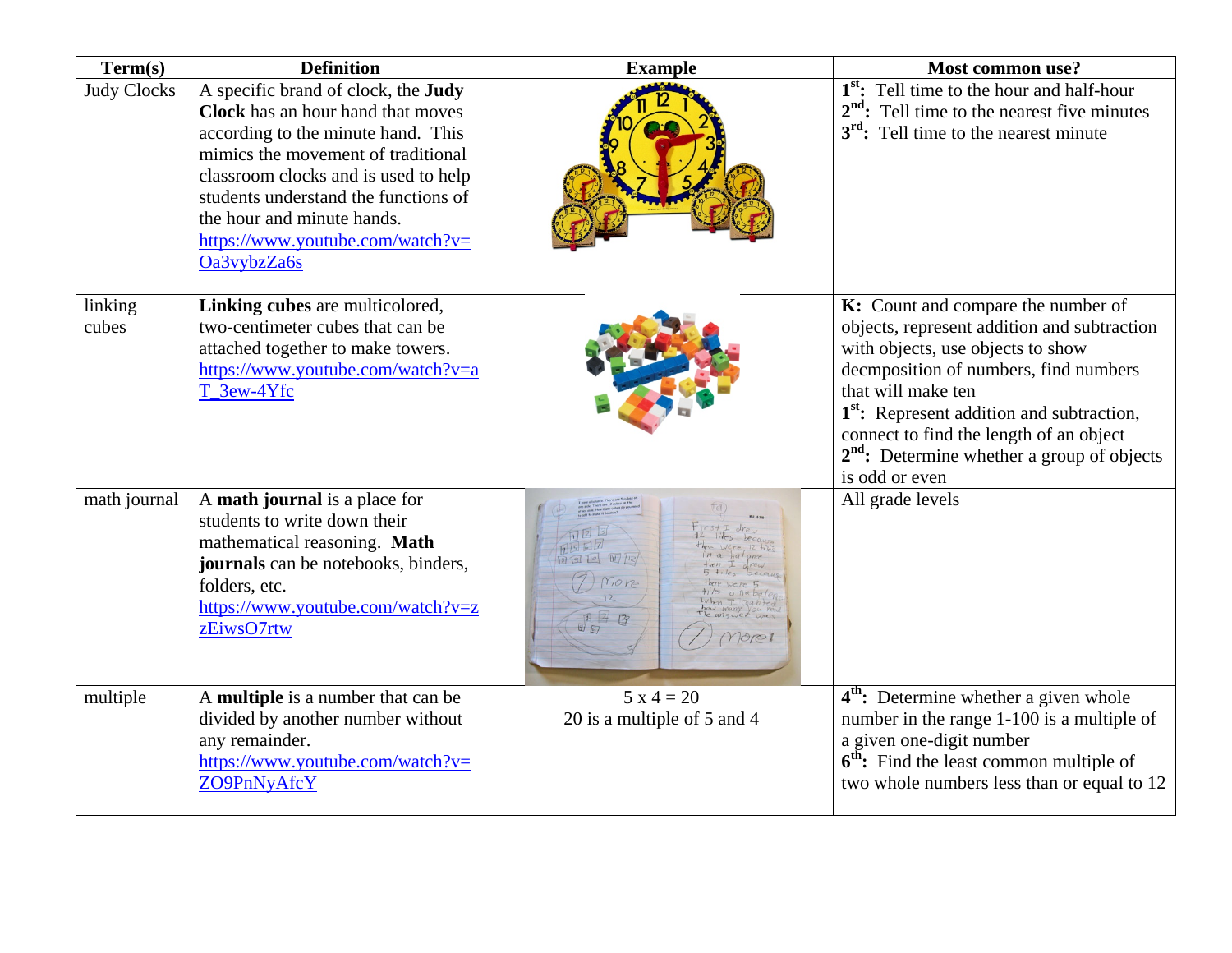| Term(s)             | <b>Definition</b>                                                                                                                                                                                                                                                                    | <b>Example</b>                                                                                                                                                                                                                                                                                                                                                                                                               | Most common use?                                                                                                                                                                                                                                                                                  |
|---------------------|--------------------------------------------------------------------------------------------------------------------------------------------------------------------------------------------------------------------------------------------------------------------------------------|------------------------------------------------------------------------------------------------------------------------------------------------------------------------------------------------------------------------------------------------------------------------------------------------------------------------------------------------------------------------------------------------------------------------------|---------------------------------------------------------------------------------------------------------------------------------------------------------------------------------------------------------------------------------------------------------------------------------------------------|
| money               | Money refers to standard US<br>currency and coins: pennies, nickels,<br>dimes, quarters, half-dollars, and<br>dollars.<br>https://www.youtube.com/watch?v=9<br>n1FFcKi8Jw                                                                                                            |                                                                                                                                                                                                                                                                                                                                                                                                                              | $2nd$ : Solve word problems involving<br>money<br>*After second grade, word problems<br>include situations involving money, but<br>money is not mentioned as a standard                                                                                                                           |
| number              | A number bond is a simple addition                                                                                                                                                                                                                                                   | 3, 5, and 8 form a number bond:                                                                                                                                                                                                                                                                                                                                                                                              | K: Fluently add and subtract within 5                                                                                                                                                                                                                                                             |
| bonds               | sum that can be recognized and<br>completed almost instantly. Another                                                                                                                                                                                                                | $3 + 5 = 8$<br>$5 + 3 = 8$                                                                                                                                                                                                                                                                                                                                                                                                   | 1 <sup>st</sup> : Fluently add and subtract within 10<br>$2nd$ : Fluently add and subtract within 20                                                                                                                                                                                              |
|                     | term for number bonds is fact family.                                                                                                                                                                                                                                                | Which can also be extended to subtraction:                                                                                                                                                                                                                                                                                                                                                                                   |                                                                                                                                                                                                                                                                                                   |
|                     | https://www.youtube.com/watch?v=                                                                                                                                                                                                                                                     | $8 - 5 = 3$                                                                                                                                                                                                                                                                                                                                                                                                                  |                                                                                                                                                                                                                                                                                                   |
|                     | QNOg7mYXNBU                                                                                                                                                                                                                                                                          | $8 - 3 = 5$                                                                                                                                                                                                                                                                                                                                                                                                                  |                                                                                                                                                                                                                                                                                                   |
|                     |                                                                                                                                                                                                                                                                                      |                                                                                                                                                                                                                                                                                                                                                                                                                              |                                                                                                                                                                                                                                                                                                   |
| number talks        | <b>Number talks</b> are a teaching strategy<br>designed to help students use their<br>math reasoning to add, subtract,<br>multiply and divide mentally.<br>https://www.youtube.com/watch?v=<br>RCPo334nPbQ<br>https://www.youtube.com/watch?v=<br>DQtgFaVqv7c                        | How would you solve 9x16 mentally?<br>Lia used friendly numbers:<br>Ben used partial products<br>9x16<br>$9 \times 10 = 90$<br>$+1$ (group of 16)<br>$9x6 = 54$<br>$10 \times 16 = 160$<br>$90 + 54 = 144$<br>$160 - 16 = 144$<br>Michael broke a factor into<br>Lisbeth used doubling<br>smaller factors:<br>and halving: 9x16<br>$18 \times 8$<br>$9 \times 16$<br>36x4<br>9x(8x2)<br>$72 \times 2$<br>$72 \times 2 = 144$ | All grade levels                                                                                                                                                                                                                                                                                  |
| open number<br>line | An open number line is a visual<br>representation for recording and<br>sharing students' thinking strategies<br>during the process of mental<br>computation. It can be created at any<br>point along the continuum of<br>numbers.<br>https://www.youtube.com/watch?v=u<br>cDucqYbffs |                                                                                                                                                                                                                                                                                                                                                                                                                              | Begins in $2nd$ grade with the introduction of<br>the ruler as a measuring tool. This is<br>students' first exposure to numbers ordered<br>sequentially in a line. From this first use of<br>the ruler, students begin using the number<br>line as a tool to explain mental math<br>calculations. |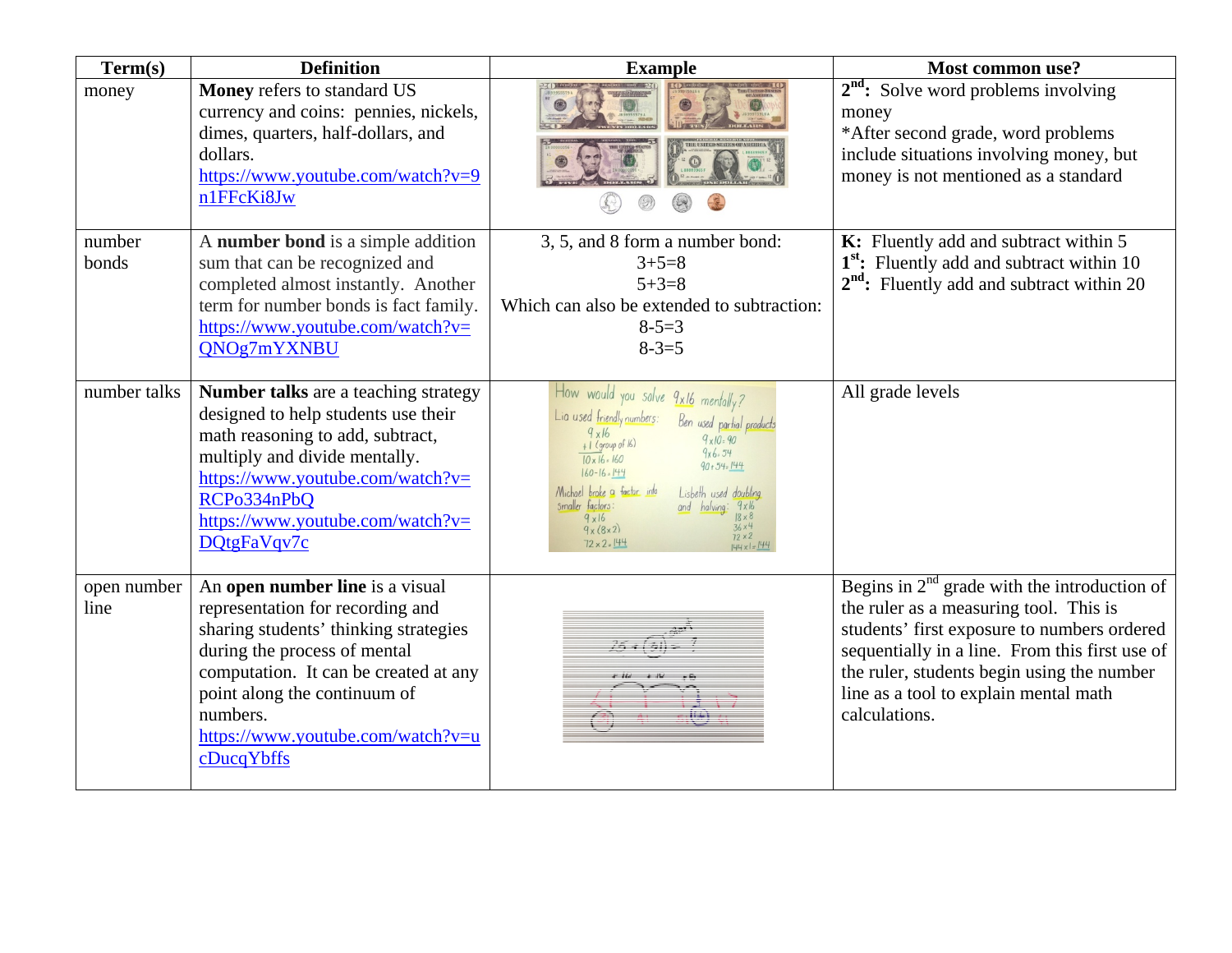| Term(s)           | <b>Definition</b>                                                                                                                                                                                                                                                                            | <b>Example</b>                                                                                               | Most common use?                                                                                                                                                                                                                                                      |
|-------------------|----------------------------------------------------------------------------------------------------------------------------------------------------------------------------------------------------------------------------------------------------------------------------------------------|--------------------------------------------------------------------------------------------------------------|-----------------------------------------------------------------------------------------------------------------------------------------------------------------------------------------------------------------------------------------------------------------------|
| pattern<br>blocks | Pattern blocks are color-coded<br>geometric shapes—yellow hexagons,<br>tan and blue parallelograms, red<br>trapezoids, orange squares, and green<br>triangles. Pattern blocks are<br>frequently used in geometry and<br>fraction lessons.<br>https://www.youtube.com/watch?v=p<br>J938Z4QrTY |                                                                                                              | K: Name shapes, analyze and compare<br>shapes, compose simple shapes to form<br>larger shapes<br>1 <sup>st</sup> : Put shapes together to create a new<br>form<br>2 <sup>nd</sup> : Recognize shapes that have specified<br>attributes (corners, angles, sides, etc.) |
| percent           | <b>Percent</b> means how many parts out<br>of one hundred. Percents can be<br>converted to fraction and decimal<br>representations.<br>https://www.youtube.com/watch?v=l<br>CNZE8E48TA                                                                                                       | Fraction<br>Decimal<br>Percent<br>16<br>16%<br>0.16<br>$\overline{100}$                                      | $6th$ : Find a percent of a quantity as a rate<br>per $100$                                                                                                                                                                                                           |
| protractor        | A <b>protractor</b> is a standard measuring<br>tool used to measure the angle<br>created when two lines intersect, or<br>meet.<br>https://www.youtube.com/watch?v=t<br><b>4xCOUNEInI</b>                                                                                                     |                                                                                                              | 4 <sup>th</sup> : Measure angles in whole-number<br>degrees using a protractor                                                                                                                                                                                        |
| rate              | A rate is a special ratio in comparing<br>two different units. The word per<br>can replace the equal sign.<br>https://www.youtube.com/watch?v=c<br>6NQrt01dQQ                                                                                                                                | minute = 60 seconds<br>= 60 minutes (er) 3600 seconds<br>1 hour<br>$= 24$ hours (or) $1440$ minutes<br>1 der | $6th$ : Understand the concept of a unit rate<br>associated with a ratio, use rate language in<br>the context of a ratio relationship, use ratio<br>and rate reasoning to solve real-world and<br>mathematical problems                                               |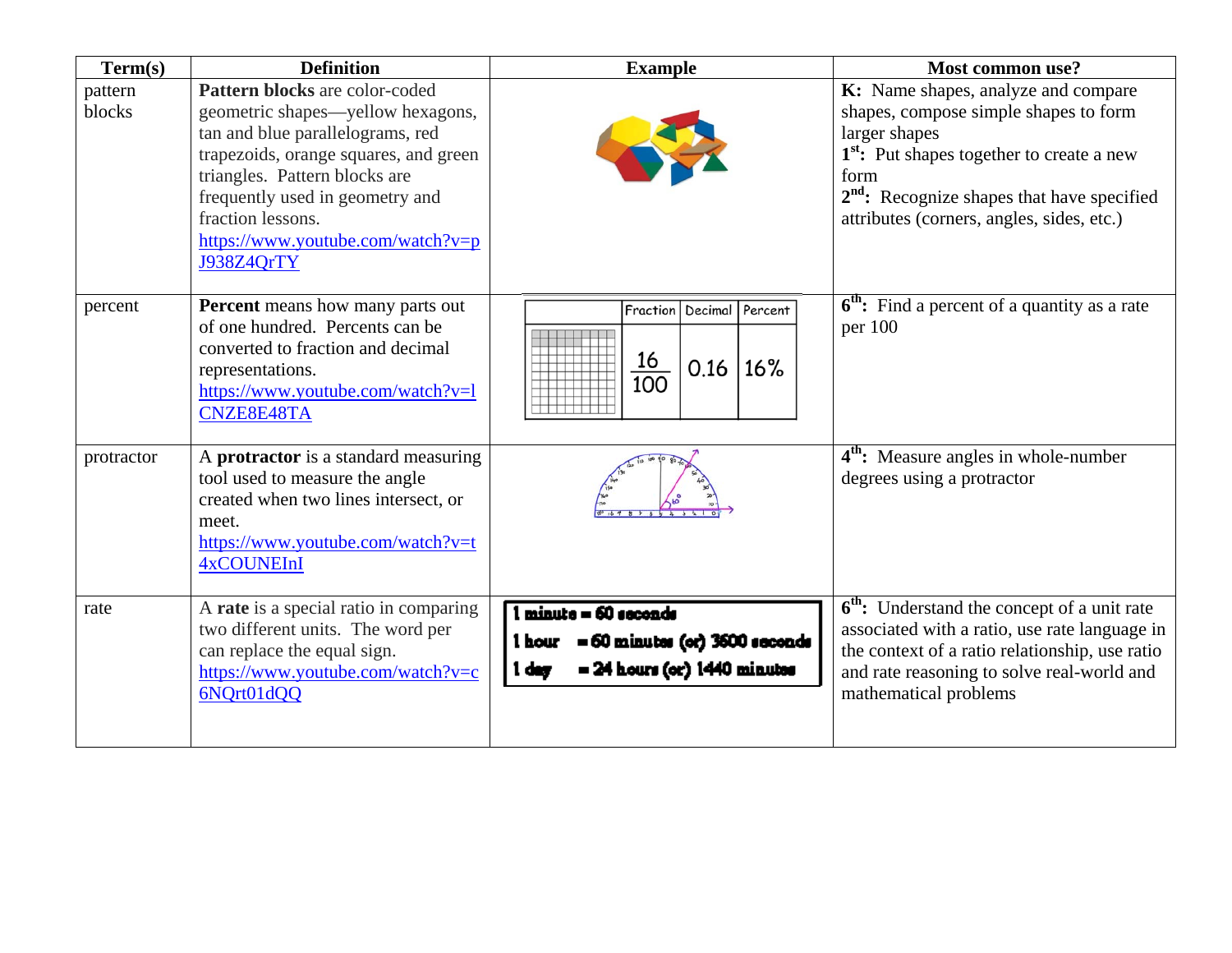| Term(s)               | <b>Definition</b>                                                                                                                                                                                                                                                                                                                                                     | <b>Example</b>                                                 |                                       | <b>Most common use?</b>                                                                                                                                                                                                                                                                                                                                                                                                                            |
|-----------------------|-----------------------------------------------------------------------------------------------------------------------------------------------------------------------------------------------------------------------------------------------------------------------------------------------------------------------------------------------------------------------|----------------------------------------------------------------|---------------------------------------|----------------------------------------------------------------------------------------------------------------------------------------------------------------------------------------------------------------------------------------------------------------------------------------------------------------------------------------------------------------------------------------------------------------------------------------------------|
| ratio                 | A ratio is a relationship between two<br>numbers of the same kind. Ratios are<br>usually expressed in the form $a:b$ .                                                                                                                                                                                                                                                | John's pocket money to Mark's pocket money   John: Mark II: 9  |                                       | $\overline{6}^{th}$ : Understand the concept of a ratio and<br>use ratio language to describe a ratio<br>relationship between two quantitites, use                                                                                                                                                                                                                                                                                                 |
|                       | They can also be expressed as<br>fractions of a total.<br>https://www.youtube.com/watch?v=                                                                                                                                                                                                                                                                            | Mark's pocket money to John's pocket money   Mark : John       | 9:11                                  | ratio and rate reasoning to solve real-world<br>and mathematical problems                                                                                                                                                                                                                                                                                                                                                                          |
|                       | TR5_eqmcp6c                                                                                                                                                                                                                                                                                                                                                           | John's pocket money as a fraction of the total<br>pocket money | Ш<br>John<br>$\overline{20}$<br>total |                                                                                                                                                                                                                                                                                                                                                                                                                                                    |
|                       |                                                                                                                                                                                                                                                                                                                                                                       | Mark's pocket money as a fraction of the total<br>pocket money | $rac{9}{20}$<br>Mark<br>total         |                                                                                                                                                                                                                                                                                                                                                                                                                                                    |
| rebundle<br>(regroup) | <b>Rebundling</b> or regrouping occurs<br>during computation, especially<br>addition, subtraction, and multi-digit<br>multiplication. It involves<br>composing a new bundle and moving<br>it over to the next place value or<br>decomposing a bundle and moving it<br>back into a preceding place value.<br>$\frac{https://www.voutube.com/watch?v=}{$<br>TEyeYm2wxz0 | Tens<br>Ones<br><b>BELLE</b><br>28<br>15<br>43                 |                                       | $2nd$ : Use place value understanding and<br>properties of operations to add and subtract<br>$3rd$ , $4th$ : Use place value understanidng<br>and properties of operations to perform<br>multi-digit arithmetic<br>5 <sup>th</sup> : Perform operations with multi-digit<br>whole numbers and with decimals to<br>hundredths<br>6 <sup>th</sup> : Compute fluently with multi-digit<br>numbers                                                     |
| ruler                 | A ruler is a standard measuring tool.<br>Rulers can be straight edged but a<br>tape measure is also a type of ruler.<br>Rulers typically measure in inches<br>and centimeters. Longer rulers,<br>called yardsticks or meter sticks,<br>measure in inches, centimeters, feet,<br>and meters.<br>https://www.youtube.com/watch?v=f<br>0t0WPHcHUg                        |                                                                |                                       | $2nd$ : Measure length of objects using<br>standard measuring tools<br>3 <sup>rd</sup> : Measure to the half and fourth of an<br>inch<br>4 <sup>th</sup> : Know relative sizes of units: meter<br>and cm, foot, inch and yard; measure to the<br>nearest half, fourth, and eighth inch<br>5 <sup>th</sup> : Convert among different-sized units:<br>inch to feet, cm to meter, foot to yard,<br>Measure to the nearest half, fourth, and<br>eighth |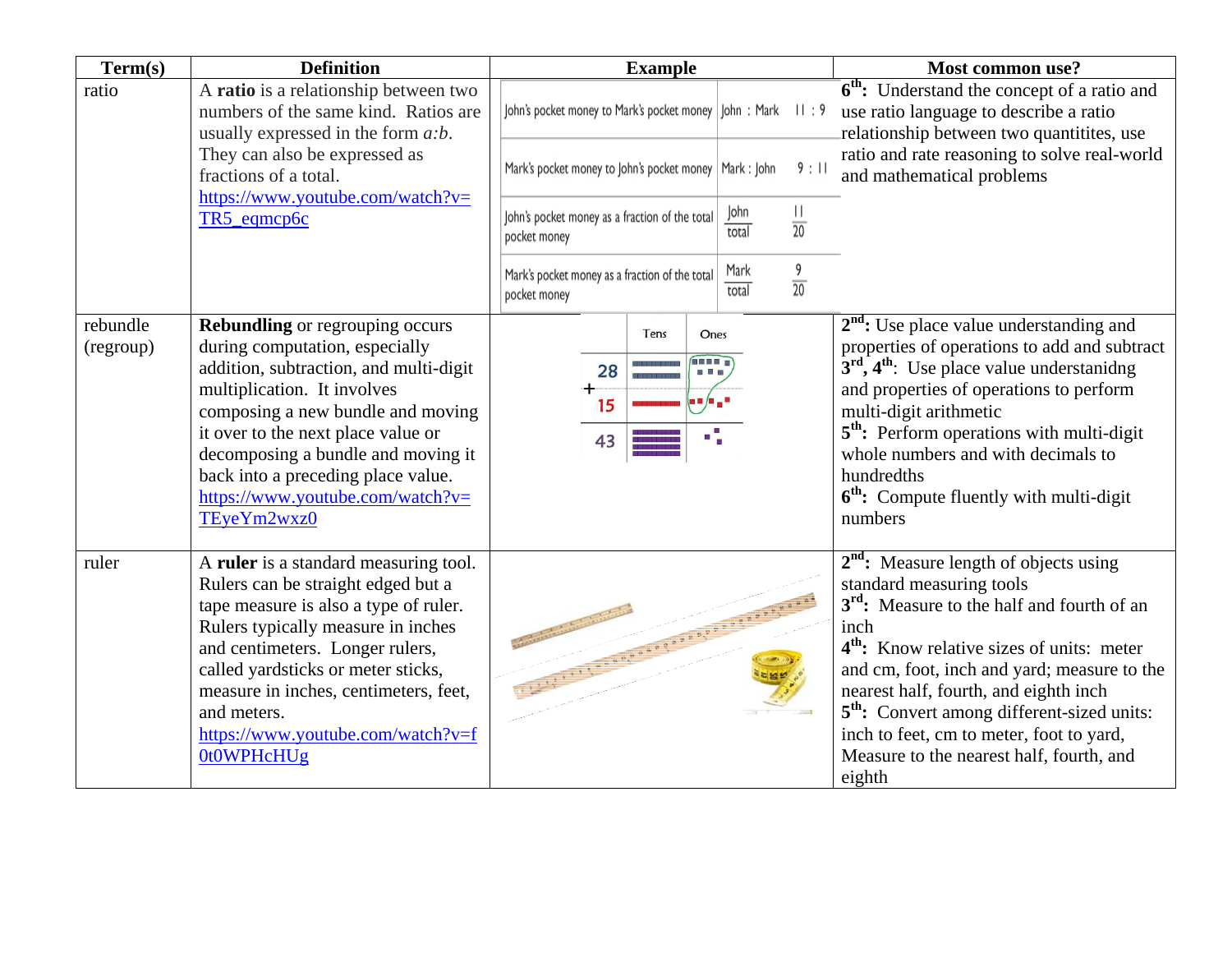| Term(s)              | <b>Definition</b>                                                                                                                                                                                                                                                        | <b>Example</b>    | Most common use?                                                                                                                                                                                                                                                                                                                                                                                                                            |
|----------------------|--------------------------------------------------------------------------------------------------------------------------------------------------------------------------------------------------------------------------------------------------------------------------|-------------------|---------------------------------------------------------------------------------------------------------------------------------------------------------------------------------------------------------------------------------------------------------------------------------------------------------------------------------------------------------------------------------------------------------------------------------------------|
| spring scale         | A spring scale is a standard<br>measuring tool used to determine the<br>mass of objects.<br>https://www.youtube.com/watch?v=t<br>wELB8y5vrg                                                                                                                              |                   | 3 <sup>rd</sup> : Measure masses of objects using<br>standard units of grams and kilograms,<br>solve one-step word problems involving<br>masses of the same units<br>4 <sup>th</sup> : Know relative sizes of units (grams,<br>kilograms, pounds, ounces), Solve word<br>problems involving masses<br>5 <sup>th</sup> : Conver among different sized<br>standard measurement units<br>(grams/kilograms)                                     |
| square inch<br>tiles | Square inch tiles are usually multi-<br>colored and made from acrylic or<br>plastic.<br>https://www.youtube.com/watch?v=<br><b>TRzFPYREXn0</b>                                                                                                                           |                   | K: Count and compare objects<br>1 <sup>st</sup> : Show addition and subtraction with<br>objects, lay tiles end to end to show length<br>of an object<br>2 <sup>nd</sup> : Determine if a group is odd or even,<br>arrange tiles in arrays<br>3 <sup>rd</sup> : Represent multiplication as equal<br>groups, represent division as making equal<br>groups, represent multiplication as an<br>array, measure area by counting unit<br>squares |
| student<br>models    | <b>Student models</b> are how students<br>show their mathematical reasoning<br>about a problem. Models can include<br>using manipulatives, sketches,<br>diagrams, etc.<br>https://www.youtube.com/watch?v=j<br>zq-kuyhiqs                                                | Number Line Model | All grades                                                                                                                                                                                                                                                                                                                                                                                                                                  |
| subitize             | Subitize means to instantly recognize<br>the quantity in a group of objects<br>without having to count them. Most<br>people are able to recognize the<br>quantity in a group of up to 5 objects<br>instantaneously.<br>https://www.youtube.com/watch?v=9<br>$CsiwqujK-8$ |                   | K: Compare numbers; count to tell the<br>number of objects                                                                                                                                                                                                                                                                                                                                                                                  |